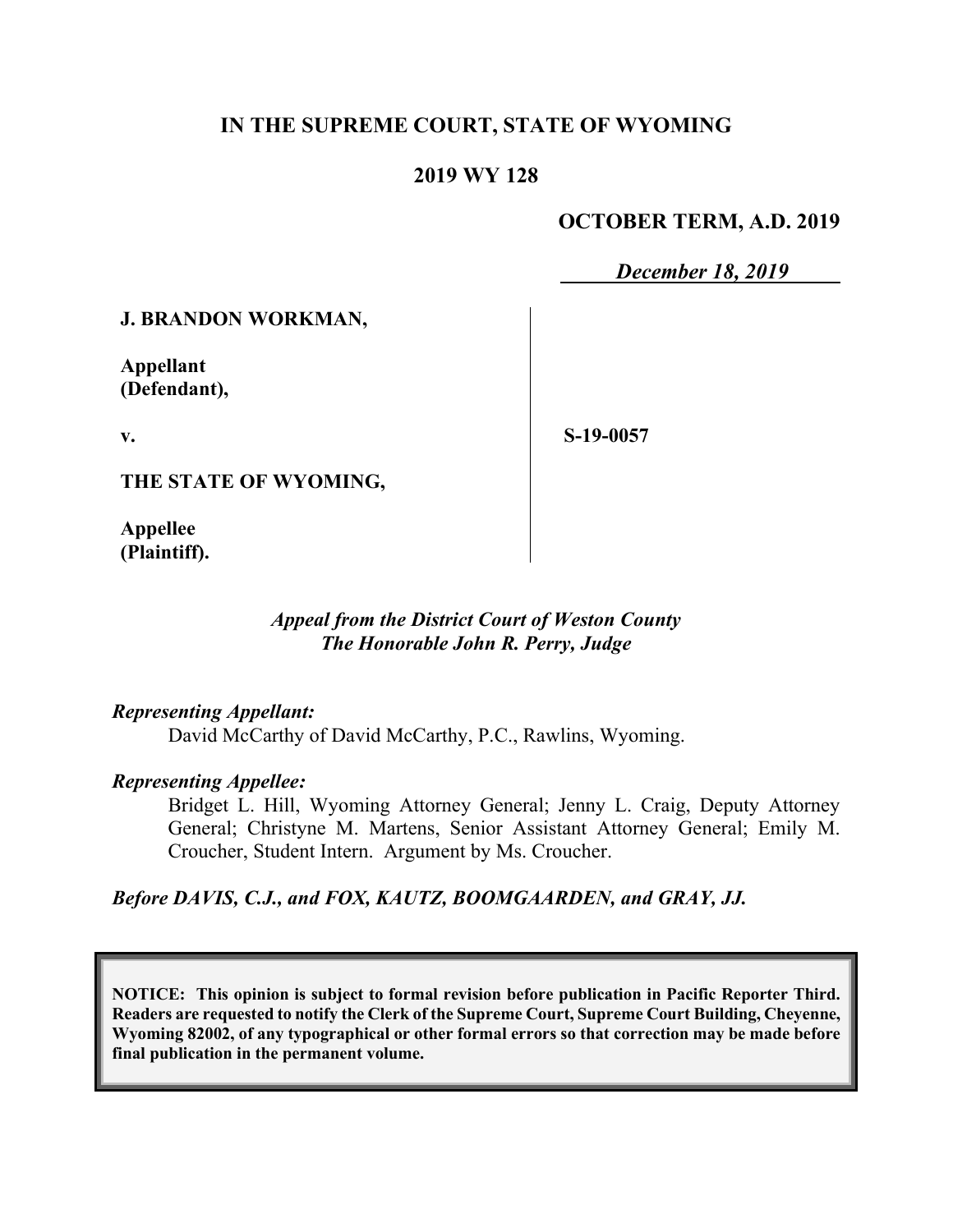## **BOOMGAARDEN**, Justice.

[¶1] Appellant, J. Brandon Workman, entered a conditional guilty plea to possession of a controlled substance, in violation of Wyo. Stat. Ann. § 35-7-1031(c)(iii), reserving his right to appeal the district court's denial of his motion to suppress evidence. Finding no error, we affirm the denial of the motion to suppress and, thus, Mr. Workman's conviction and sentence.

## *ISSUES*

[¶2] We combine and rephrase the parties' issues into the following dispositive questions:

- 1. Whether Mr. Workman preserved his argument that Deputy Christopher Case deliberately included misstatements in his affidavit, and, if so, whether those misstatements were necessary to establish probable cause to search Mr. Workman's camper.
- 2. Whether deputies obtained evidence necessary to establish probable cause to search the camper in violation of Mr. Workman's rights under the Fourth Amendment of the United States Constitution.

# *FACTS*

[¶3] On September 8, 2017, Weston County Fire Warden Daniel Tysdal reported to a fire which had broken out on private property near Breakneck Road.<sup>[1](#page-1-0)</sup> At approximately 6:20 p.m., Warden Tysdal contacted the Weston County Sherriff's Office and requested it dispatch a deputy to "discuss possible causes of the fire[] and possible violations" of state law. The Sherriff's Office dispatched Deputy Case.

[¶4] On reaching the scene, Deputy Case noticed the fire "was in the process of being put out." He also noticed "a camper next to the fire, maybe within 20 feet at best, and various items outside the camper that may or may not be flammable." Deputy Case then spoke to Warden Tysdal, who informed him that "unknown means" started the fire, that the fire had spread to seven and one-half acres, and that neighbors and passersby indicated that Mr. Workman owned the property. After speaking with Warden Tysdal, Deputy Case attempted to "check" inside the camper due to its "proximity . . . [to] where the fire started," to make sure no one was inside, and also to determine any possible reasons the fire started.

<span id="page-1-0"></span><sup>&</sup>lt;sup>1</sup> The facts recited in this section were developed in the hearing on Mr. Workman's motion to suppress.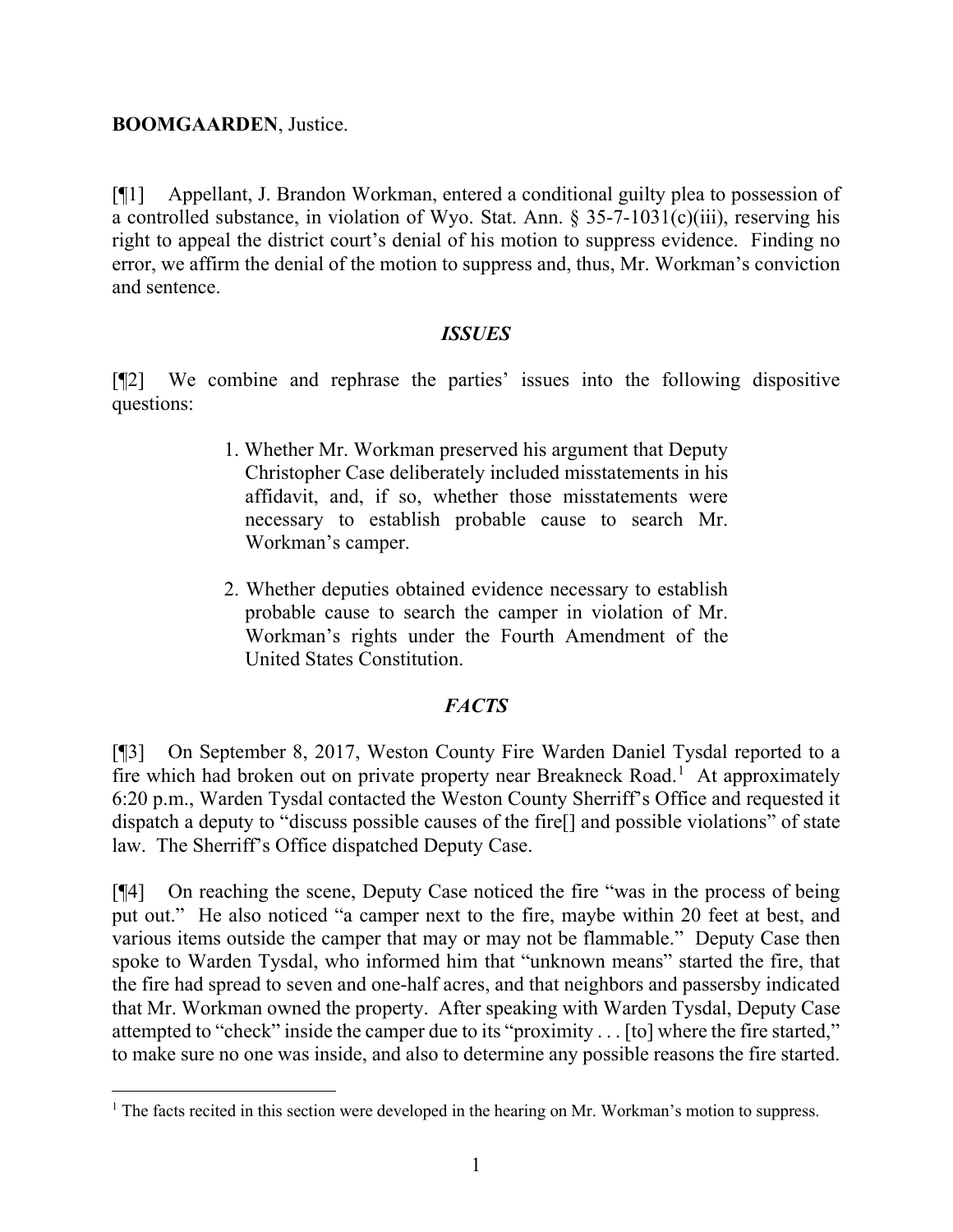[¶5] The means Deputy Case used to "check" inside the camper are critical to this case. After noticing that a padlock secured the camper's sole door, Deputy Case noticed a window, with a gap in its curtains, next to the front door (i.e., "the first window").<sup>[2](#page-2-0)</sup> Deputy Case looked through that window and saw drug paraphernalia and other items which led him to question whether the camper housed a "meth lab." Deputy Case notified Deputy Dan Fields who then notified Deputy Jason Jenkins. After Deputies Fields and Jenkins arrived, Deputy Case educated them on his findings. Then, at some point, one of the Deputies opened the plastic covering the large front window (i.e., "the second window") to take pictures to send to the Wyoming Division of Criminal Investigation (DCI) to confirm whether the camper was a "meth lab." DCI disabused the Deputies' concern that the camper housed a "meth lab," but suggested that the objects in the picture required further investigation.

[¶6] Deputy Case returned to the Sherriff's Office to prepare an affidavit and obtain a warrant to search the camper. At approximately 3:30 a.m. the following morning, September 9, a magistrate granted the warrant and Deputy Case returned to the scene to transport the camper to the Sherriff's impound lot. Deputy Case returned to execute the warrant around 2:00 p.m. that day. The padlock on the camper's front door was cut, and Deputies found 13.85 ounces of marijuana and a bag containing 0.79 grams of methamphetamine inside.

[¶7] The State charged Mr. Workman with possession with intent to deliver a controlled substance, and later amended the information to add a charge for possession of a controlled substance. Mr. Workman filed a motion to suppress, challenging "the reasonableness of a search on September 8, 2017, and the probable cause for Search Warrants issued on September 9, 2017 and September 12, 2017."<sup>[3](#page-2-1)</sup> Mr. Workman's counsel premised his argument on a misunderstanding of the timeline of Deputy Case's actions on the night of the fire. In short, he believed that Deputy Case searched the camper by cutting the padlock and entering the camper before he had obtained the search warrant; and, most notably, that Deputy Case subsequently based his affidavit on what he saw in plain view during that search. From there, counsel argued that because "the original warrantless search was used to justify the probable cause contained in the Affidavit in support of the warrant, all items seized must be suppressed[.]"

[¶8] At the suppression hearing in July 2018, Mr. Workman abandoned several of his arguments after learning that Deputy Case did not cut the padlock before he obtained the search warrant, and focused on Deputy Case's look through the second window of Mr. Workman's camper. When asked which windows he remembered being open on his

<span id="page-2-0"></span><sup>&</sup>lt;sup>2</sup> The record is unclear as to whether Deputy Case noticed the padlock on the door before or after he looked in the first window. However, when Deputy Case noticed the padlock is not outcome determinative.

<span id="page-2-1"></span><sup>&</sup>lt;sup>3</sup> Newcastle Police Department Detective Brandon Vaughn subsequently obtained a warrant to search Mr. Workman's home based on the drug evidence Deputy Case found in the camper. Detective Vaughn's search warrant is not directly relevant to this appeal.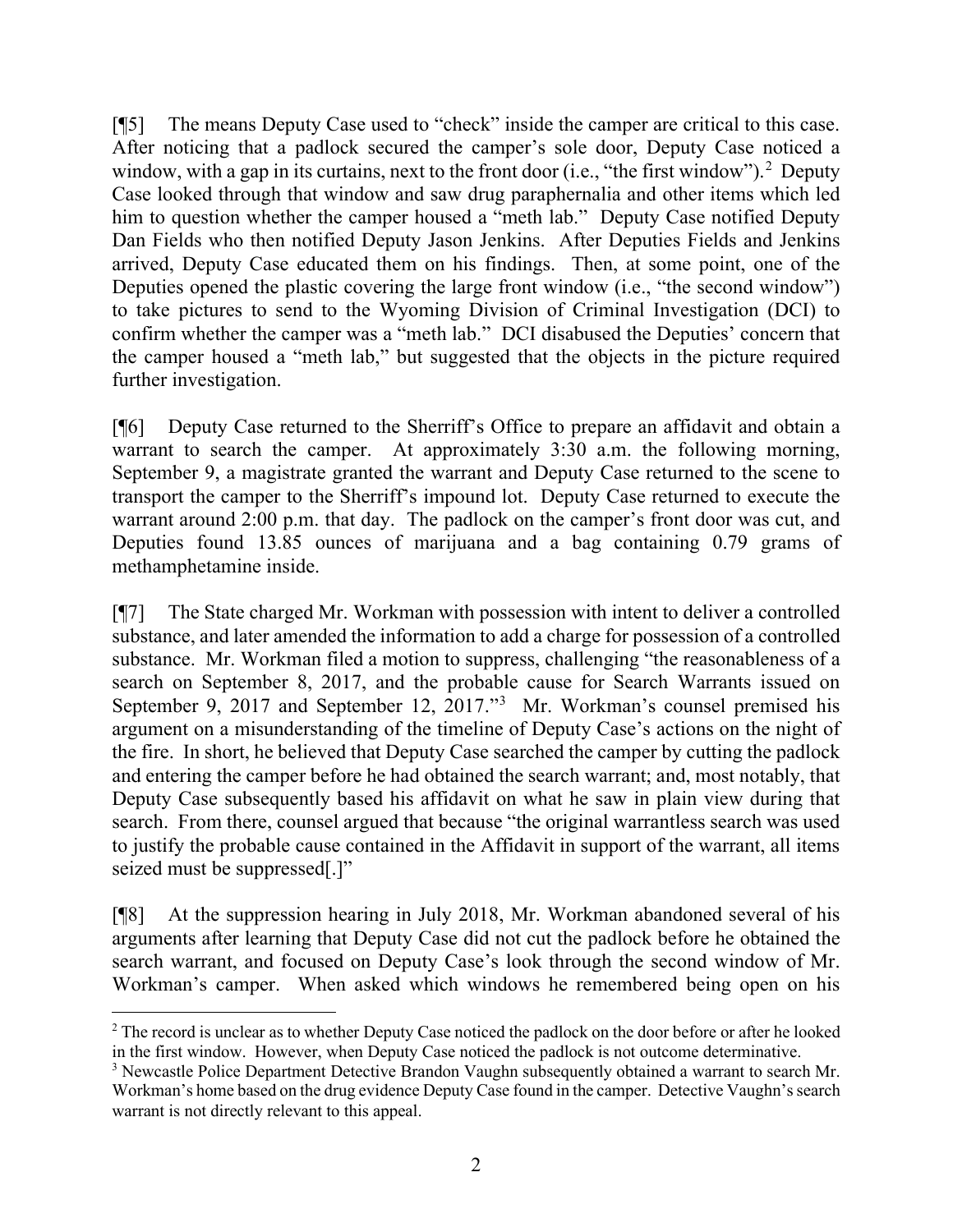arrival, Deputy Case testified that he remembered "the window directly to the right of the front door and the big window on the front of the camper, it had one of those plastic things that was raised up[.]" Mr. Workman's counsel then showed Deputy Case photos that were taken before he "check[ed]" inside the camper, which showed the plastic covering was closed. Deputy Case responded, "[t]hat's my mistake," and acknowledged that "one of [the deputies] would have had to have opened" the plastic covering.

[¶9] When asked whether Deputy Case "used the information that [he] obtained in lifting up that cover and taking those pictures when [he] sought out this warrant," he answered, "[n]ot only that, but yes[.]" On redirect, however, Deputy Case clarified what evidence he used to obtain the search warrant. Deputy Case confirmed that his affidavit did not include any pictures from either window. He also identified exactly what he saw through the first window:

> Looking through the window with the open curtains next to the door, that's what sparked my attention to where it might possibly be a meth lab. What I saw from the window across on the, I guess the kitchen counter, where the sink is, was Gatorade bottles, something to that effect, with brown liquids in it, and it looked like maybe wax or something spilling out the top of it as well as on the table.

> Directly in front of the window, where the table or the seating area would have been, there was a white substance, the white powdery substance in a bag, a mirror, a folding knife, and some green leafy substance that was inside of a lid of some sort.

When asked whether anything he saw through the second window was necessary to obtain the search warrant, Deputy Case responded that his look through the second window revealed "[n]othing new[.]"

[¶10] In closing, Mr. Workman's counsel "question[ed]" whether the affidavit could have included the "specificity of items" listed if Deputy Case had not looked through the second window. Because the first window did not reveal items sufficient to support probable cause, he argued, Deputy Case unconstitutionally searched Mr. Workman's camper when he removed the plastic covering from the second window to look inside the camper without probable cause or exigent circumstances. Therefore, his argument continued, any items that Deputy Case saw through the second window must be stricken from the affidavit, thus negating any probable cause, and requiring the court to suppress all evidence which stemmed from the search warrant's execution.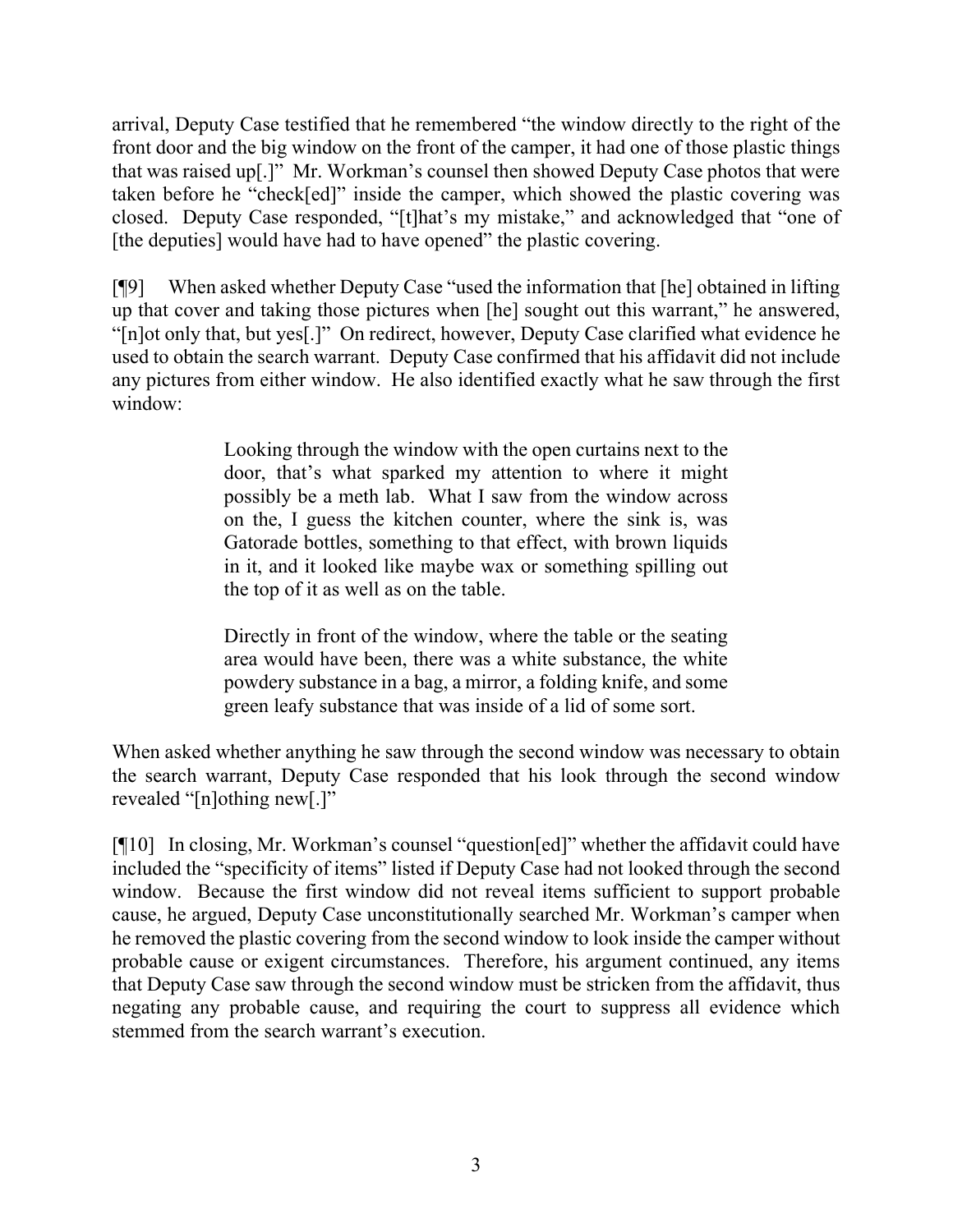[¶11] The district court denied Mr. Workman's motion, and found that:

[T]he deputy's actions up to obtaining the warrant were reasonable: Again, the location of the fire, the proximity of the fire to the [camper], the external observations that are made that give rise to the deputy's concern that there's a meth lab, which even if wrong are sufficient and leading us then to ultimately the search.[4](#page-4-0)

After the court denied his motion to suppress, Mr. Workman entered a conditional guilty plea to possession of a controlled substance, permitting him to appeal the "Court's July 9, 2018 hearing on *Defendant's Motion to Suppress Evidence*[.]" The district court sentenced Mr. Workman to three to five years' incarceration, with credit for time served, and suspended the sentence subject to five years' supervised probation. Mr. Workman timely appealed.

# *STANDARD OF REVIEW*

[¶12] When we review denial of a motion to suppress evidence, we "view the evidence in the light most favorable to the district court's determination and defer to the district court's factual findings unless they are clearly erroneous." *Jennings v. State*, 2016 WY 69, ¶ 8, 375 P.3d 788, 790 (Wyo. 2016) (quoting *Owens v. State*, 2012 WY 14, ¶ 8, 269 P.3d 1093, 1095 (Wyo. 2012)). We view the evidence in this light "because the court conducted the hearing and had the opportunity to 'assess the witnesses' credibility, weigh the evidence and make the necessary inferences, deductions and conclusions.'" *Brown v. State*, 2019 WY 42, ¶ 10, 439 P.3d 726, 730 (Wyo. 2019) (quoting *Kunselman v. State*, 2008 WY 85, ¶ 9, 188 P.3d 567, 569 (Wyo. 2008) (citation omitted)). "On those issues where the district court has not made specific findings of fact, this Court will uphold the general ruling of the court below if supported by any reasonable view of the evidence." *Id.* (quoting *Feeney v. State*, 2009 WY 67, 19, 208 P.3d 50, 53 (Wyo. 2009)). "The ultimate question of whether the search or seizure was legally justified, however, is a question of law we review de novo." *Rodriguez v. State*, 2018 WY 134, ¶ 15, 430 P.3d 766, 770 (Wyo. 2018) (citation omitted).

<span id="page-4-0"></span><sup>&</sup>lt;sup>4</sup> In its order denying the motion to suppress, the district court concluded that Deputy Case's "actions in looking through the window, were reasonable." Although the court referred to a single window there, it recognized in its order and at the suppression hearing that Deputy Case looked through two separate windows. Consistent with denial of the motion to suppress, we read the court's order to conclude that Deputy Case's "actions in looking through" both windows were reasonable under the circumstances.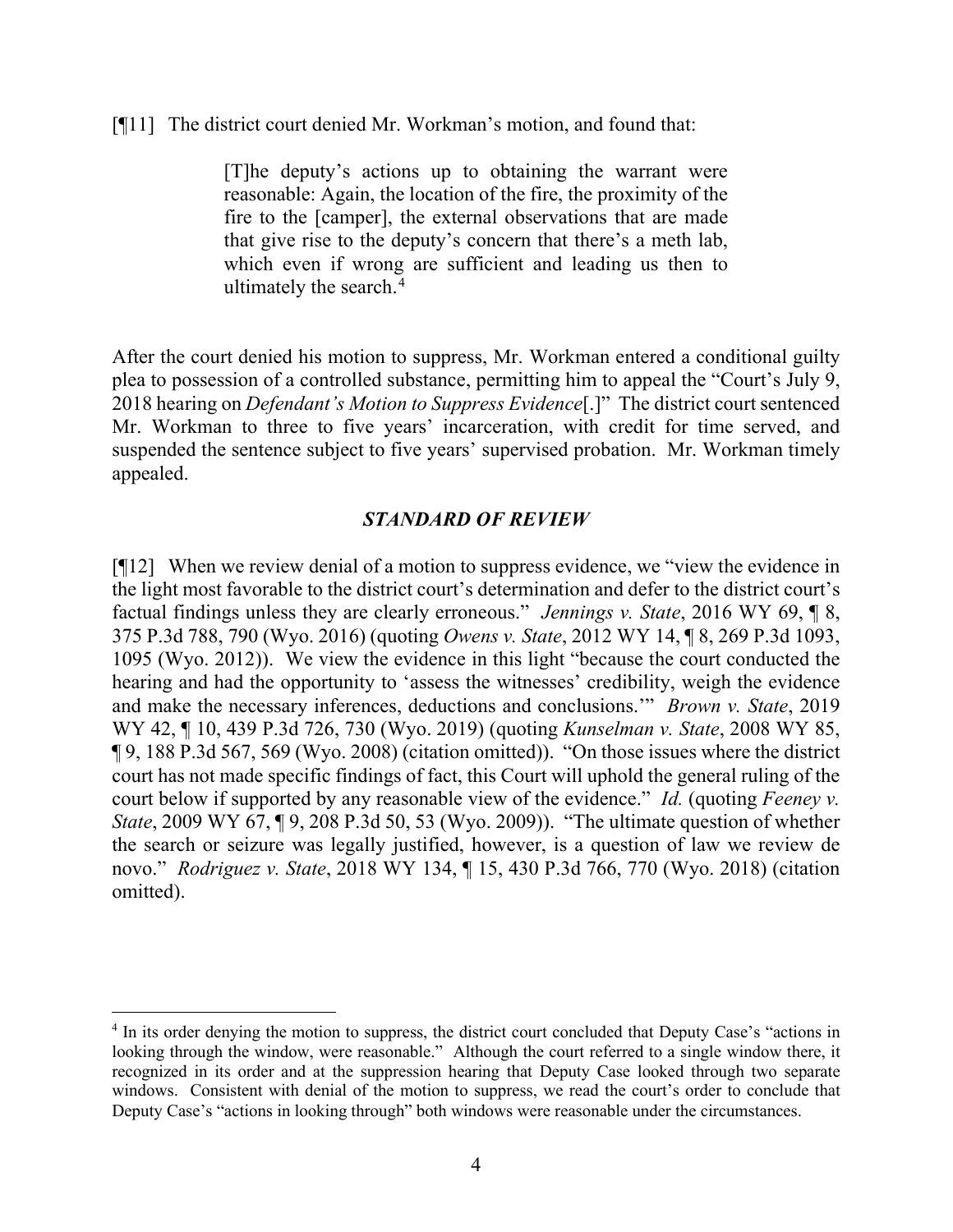#### *DISCUSSION*

# *Deputy Case did not obtain the drug evidence in violation of Mr. Workman's constitutional rights under the Fourth Amendment to the United States Constitution.*

[¶13] Mr. Workman's overarching argument on appeal is that Deputy Case unconstitutionally searched his camper, and that everything stemming from that search should be suppressed. He has two sub-arguments: first, that Deputy Case made several deliberate misrepresentations in his affidavit, invalidating the search warrant pursuant to *Franks v. Delaware*, 438 U.S. 154, 98 S.Ct. 2674, 57 L.Ed.2d 667 (1978) (the *Franks*  argument); and second, that Deputy Case unconstitutionally searched Mr. Workman's camper when he opened the plastic covering on the second window to look inside the camper. Because this appeal arises from a conditional guilty plea, however, Mr. Workman may only argue that which he preserved in his plea. *See Brown*, ¶ 12, 439 P.3d at 730–31. We conclude that Mr. Workman did not preserve his *Franks* argument in his conditional guilty plea. We further conclude that even assuming Deputy Case unconstitutionally searched the camper when he opened the plastic covering to look through the second window, the warrant affidavit established probable cause through evidence attributable to Deputy Case's look through the first window—a look Mr. Workman does not challenge.

# *A. Mr. Workman's conditional guilty plea did not preserve his Franks argument.*

[¶14] Mr. Workman's conditional guilty plea defines the contours of what he may argue on appeal. *See id.* "[A] guilty plea waives appellate review of all non-jurisdictional claims, including claims of unlawfully obtained evidence." *Id.* (citation omitted). Wyoming Rule of Criminal Procedure 11(a)(2) is the sole exception to this rule, permitting "a defendant to plead guilty while reserving the right to seek review on appeal of any specified pretrial motion." *Id.* (quoting *Kunselman*, ¶ 11, 188 P.3d at 569). Although conditional guilty pleas provide a mechanism for appellate review, they do not "provide carte blanche permission to present any and all arguments on appeal." *Id.* (citation omitted).

[¶15] We review only "those issues clearly brought to the district court's attention." *Id.* ¶ 12, 439 P.3d at 730–31 (citation omitted). "In determining the scope of an issue brought to the district court's attention, we will read any ambiguity in the conditional plea agreement 'against the Government and in favor of a defendant's appellate rights.'" *Id.* ¶ 13, 439 P.3d at 731 (quoting *United States v. Anderson*, 374 F.3d 955, 957 (10th Cir. 2004) (other citation omitted)). "[T]he text of the plea agreement is our guide." *Anderson*, 374 F.3d at 957 (alteration in original).

[¶16] In his plea agreement, Mr. Workman reserved the right to appeal the "Court's July 9, 2018 hearing on *Defendant's Motion to Suppress Evidence*." His suppression motion broadly challenged Deputy Case's "search," which he alleged occurred when the Deputy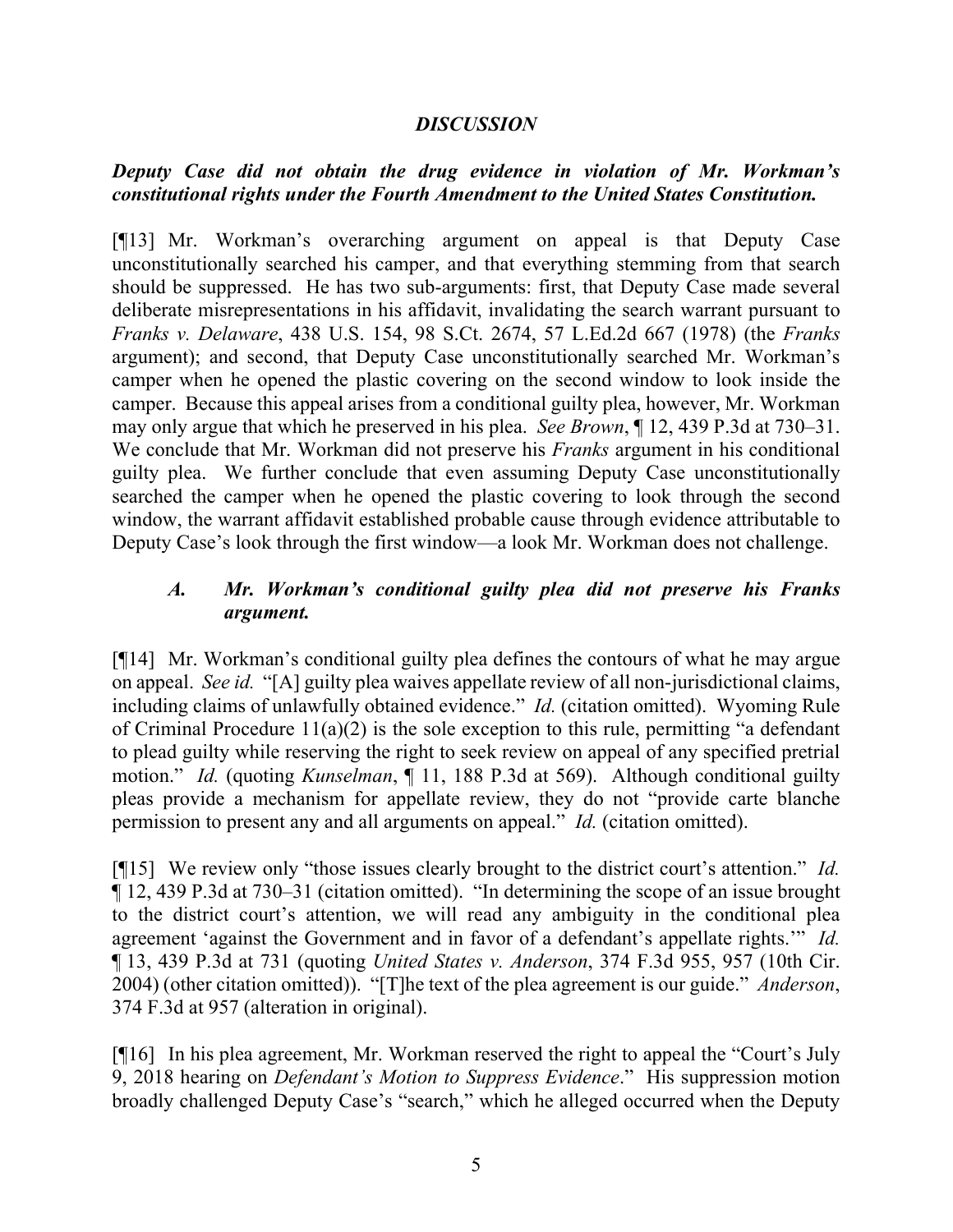cut the padlock and entered the camper before obtaining a search warrant. At the motion to suppress hearing, Mr. Workman's counsel argued that Deputy Case's look through the second window constituted an unconstitutional search. After the suppression hearing concluded, the district court determined that it "appears to me at that point, at that time" when Deputy Case "looks in . . . to be reasonable." Nothing in the plea agreement, the suppression motion, or the district court's denial of the suppression motion clearly raised or identified Mr. Workman's *Franks* argument.

[¶17] To raise a *Franks* argument, a defendant must meet certain requirements. *See Franks*, 438 U.S. at 155–56, 98 S.Ct. at 2676; *see also Williams v. State*, 655 P.2d 273, 277 (Wyo. 1982) (recognizing the rule articulated in *Franks v. Delaware*). "[T]he appellant has to make a substantial preliminary showing of knowing or reckless misrepresentation, and the appellant has to show that the allegedly false statement was necessary to the finding of probable cause." *Williams*, 655 P.2d at 277. "Once the preliminary showing is made, the defendant is entitled to a hearing where the burden is on the defendant to prove his claims by a preponderance of the evidence." *Mathewson v. State*, 2019 WY 36, ¶ 38, 438 P.3d 189, 205 (Wyo. 2019).

[¶18] In *Mathewson*, we concluded that the defendant waived any *Franks* "false information" allegations because he failed to make a substantial preliminary showing. *See id.* ¶¶ 37–41, 438 P.3d at 205–06. Mr. Mathewson filed a pretrial memorandum stating he believed a *Franks* hearing would be necessary, but he abandoned that argument in his subsequent motion to suppress. *Id.* ¶ 39, 438 P.3d at 205. He did not file any subsequent motions entitling him to a *Franks* hearing. *Id.* On appeal, Mr. Mathewson "baldly assert[ed] the suppression hearing was 'effectively a suppression hearing and a [*Franks*] hearing wrapped up as one.'" *Id.* However, we concluded that Mr. Mathewson waived any such argument because he neither made the required preliminary showing, nor established good cause for failing to raise the argument in a W.R.Cr.P 12 motion. *Id*. ¶ 41, 438 P.3d at 206.

[¶19] Even viewed in the light most favorable to Mr. Workman, the motion to suppress and suppression hearing addressed only Deputy Case's potential mistakes in drafting the affidavit—a far cry from the "substantial preliminary showing of knowing or reckless misrepresentation" required under *Franks*. *Williams*, 655 P.2d at 277; *see also Mathewson*, ¶ 38, 438 P.3d at 205. While Mr. Workman cited *Franks* in his motion to suppress when he outlined the applicable law, he never clearly applied *Franks* to allege that Deputy Case deliberately included false information in his warrant affidavit. During the suppression hearing, he never articulated a concern that Deputy Case deliberately included false information in his affidavit or addressed whether inclusion of any such false information was necessary for a finding of probable cause.<sup>[5](#page-6-0)</sup> Mr. Workman's counsel also did not file

<span id="page-6-0"></span><sup>&</sup>lt;sup>5</sup> At most, Mr. Workman's counsel articulated a concern that Deputy Case used what he saw as a result of an unconstitutional look through the second window to support the search affidavit. That argument does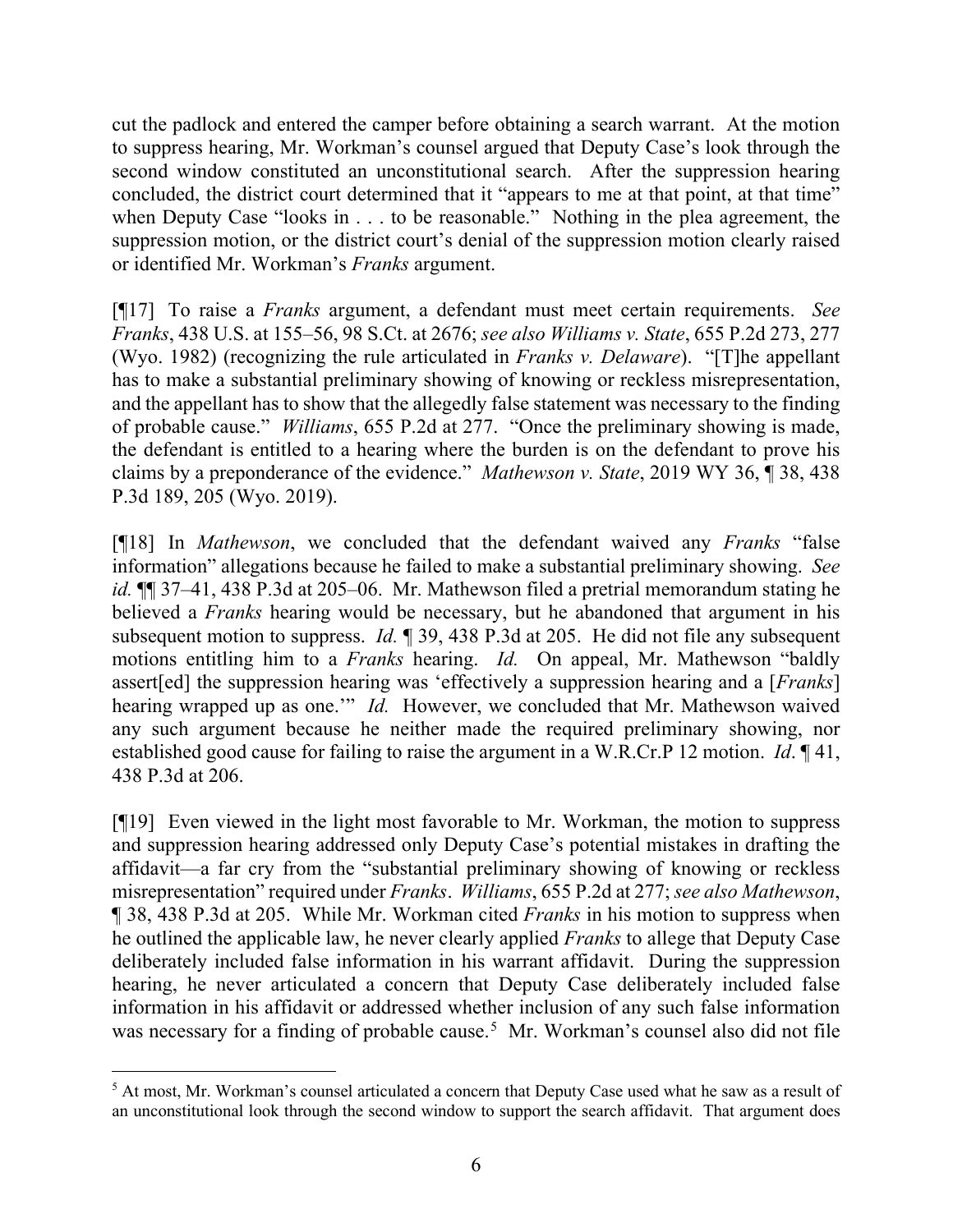a motion requesting a *Franks* hearing after the suppression hearing. At oral argument, counsel suggested that the suppression hearing was also a *Franks* hearing. The record, however, does not support this assertion as he did not clearly raise his *Franks* argument before the district court; nor has he argued any good cause for failing to do so. *See Mathewson*, ¶ 41, 438 P.3d at 205–06; *see also* W.R.Cr.P. 12. We therefore conclude his conditional guilty plea did not preserve a *Franks* argument.

# *B. Even assuming Deputy Case unconstitutionally searched the camper when he opened the plastic covering to look through the second window, the warrant affidavit established probable cause through evidence attributable to Deputy Case's unchallenged look through the first window.*

[¶20] The only issue Mr. Workman properly preserved is whether Deputy Case unconstitutionally searched Mr. Workman's camper when he opened the plastic covering on the second window and looked inside. Deputy Case looked through two windows, however, and Mr. Workman never argued to the district court that Deputy Case unlawfully searched the camper when he looked through the first window. It is unnecessary for us to decide whether Deputy Case unconstitutionally searched the camper when he looked through the second window because, even assuming that he did, there was probable cause to search the camper based on what he independently saw through the first window. Consequently, we uphold the search warrant.

[¶21] If we accept Mr. Workman's argument, then the warrant affidavit included a mixture of constitutionally obtained evidence (from the first window) and unconstitutionally obtained evidence (from the second window). We have not addressed a situation where a warrant is tainted by some unconstitutionally obtained information, but the United States Supreme Court has. *See United States v. Karo*, 468 U.S. 705, 719, 104 S.Ct. 3296, 3305, 82 L.Ed.2d 530, 544 (1984). In *Karo*, the Supreme Court stated that unconstitutionally obtained evidence in a warrant affidavit will "invalidate the warrant for the search . . . if it proved to be critical to establishing probable cause for the issuance of the warrant." *Id.* The Tenth Circuit has long followed that rule, holding that if a warrant affidavit contains "sufficient accurate or untainted evidence, the warrant is nevertheless valid." *United States v. Sims*, 428 F.3d 945, 954 (10th Cir. 2005) (quoting *United States v. Snow*, 919 F.2d 1458, 1460 (10th Cir. 1990)).

[¶22] "Search warrants may issue only upon a showing of probable cause[.]" *Fosen v. State*, 2017 WY 82, ¶ 12, 399 P.3d 613, 616 (Wyo. 2017). Probable cause is "based on a two-fold finding: first, the factual situation described in the affidavit is sufficient to cause a reasonably cautious or prudent person to believe that a crime was being committed or that one had been committed[;] second, there must be an adequate showing that the fruits

not comport with the requirement under *Franks* that Deputy Case must have made a "knowing or reckless misrepresentation" that was necessary to a finding of probable cause. *See Williams*, 655 P.2d at 277.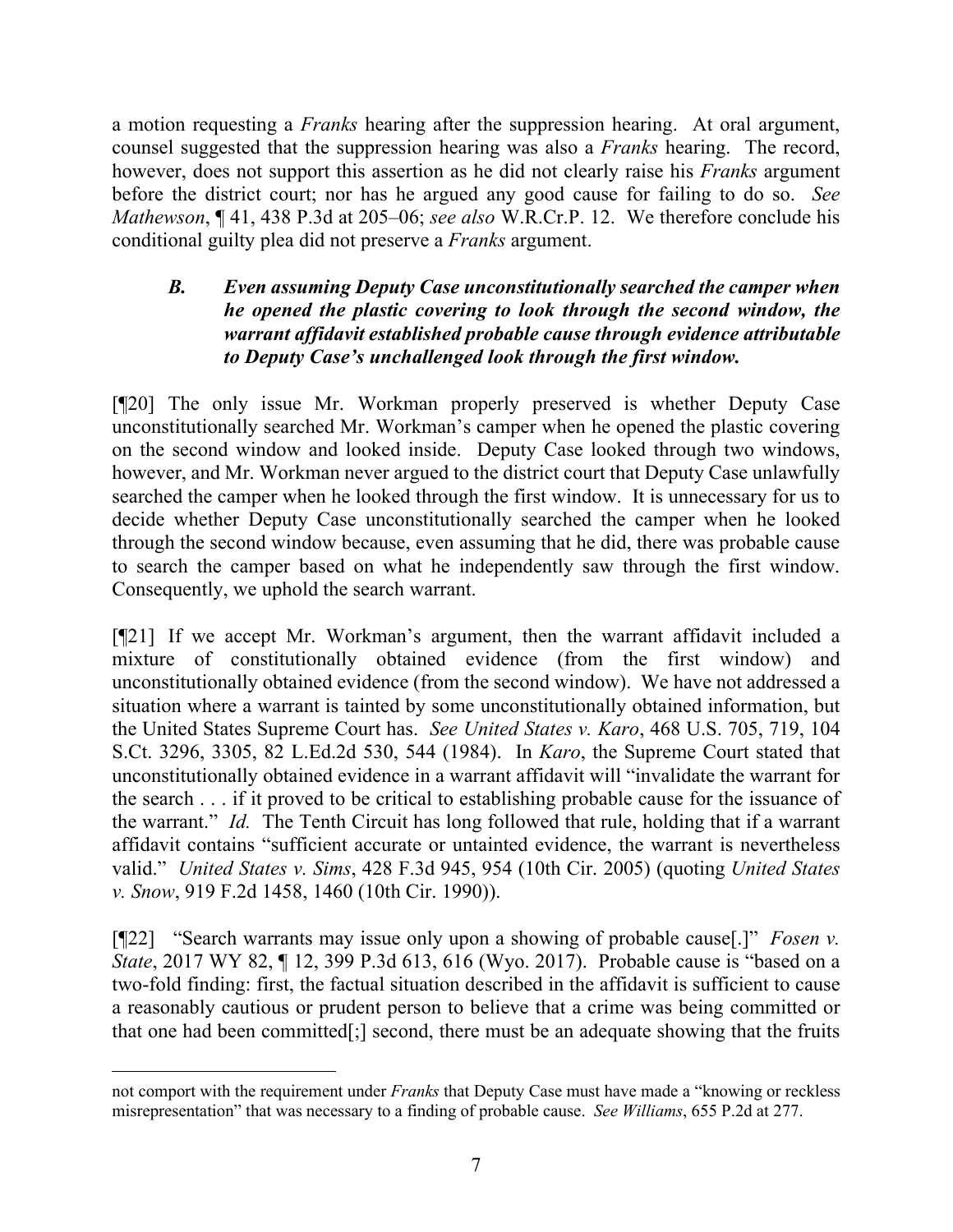of the crime or the evidence thereof are in the place to be searched." *Mathewson*, ¶ 20, 438 P.3d at 200 (internal quotations and citation omitted). "[T]he 'circumstances set forth in the affidavit must amount to more than a mere suspicion yet need not rise to the level of prima facie evidence of guilt.'" *Id.* (quoting *Rohda v. State*, 2006 WY 120, ¶ 6, 142 P.3d 1155, 1159 (Wyo. 2006) (citation omitted)).

[¶23] The evidence Deputy Case saw through the first window independently established probable cause to search the camper. Deputy Case testified that when he looked through the first window, he saw a Gatorade bottle in the kitchen that was filled with brown liquid and that had wax spilling out of it. Directly below the window, "where the table or the seating area would have been," Deputy Case saw a white powdery substance in a bag, along with a mirror, a folding knife, and a green leafy substance inside of a lid. Deputy Case included each of the items he saw below the window in his affidavit.<sup>[6](#page-8-0)</sup> Although Mr. Workman repeatedly "question[ed]" whether Deputy Case could have seen these items through the first window, we "view the evidence in the light most favorable to the district court's determination." *Jennings*, ¶ 8, 375 P.3d at 790 (citation omitted). We therefore accept Deputy Case's account of which items he saw through the first window.

[¶24] Assuming the affidavit had included only those items visible through the first window, the warrant affidavit would have described a situation in which the camper contained the presence of potential drugs (i.e., the "white powdery substance" and the "green leafy substance") and drug paraphernalia (i.e., the folding knife and mirror with a white powdery substance on them). Such items would undoubtably have "cause[d] a reasonably cautious or prudent person to believe that a crime was being committed" namely, possession of a controlled substance, in violation of Wyo. Stat. Ann. § 35-7- 1031(c)(iii). *Mathewson*, ¶ 20, 438 P.3d at 200 (citations omitted). Therefore, even after excluding the potentially "erroneous or unconstitutionally obtained information[,]" the affidavit contained sufficient untainted evidence to establish probable cause to search the camper. *See Sims*, 428 F.3d at 954.

# *CONCLUSION*

[¶25] Mr. Workman's conditional guilty plea did not preserve his *Franks* argument, leaving as his sole argument on appeal that Deputy Case unconstitutionally searched his camper when he lifted the plastic covering to look through the second window. However, Mr. Workman did not challenge Deputy Case's look through the first window, and we uphold the search warrant based on what Deputy Case viewed through that window. We

<span id="page-8-0"></span><sup>&</sup>lt;sup>6</sup> Deputy Case also listed "several pipes" in the warrant affidavit, but he did not explain at the suppression hearing whether he saw those pipes through the first window, the second window, or both. Given the lack of clarity in the record on that issue and out of an abundance of caution, we will assume for the sake of the analysis that Deputy Case saw them only through the second window and exclude them from our probable cause analysis.